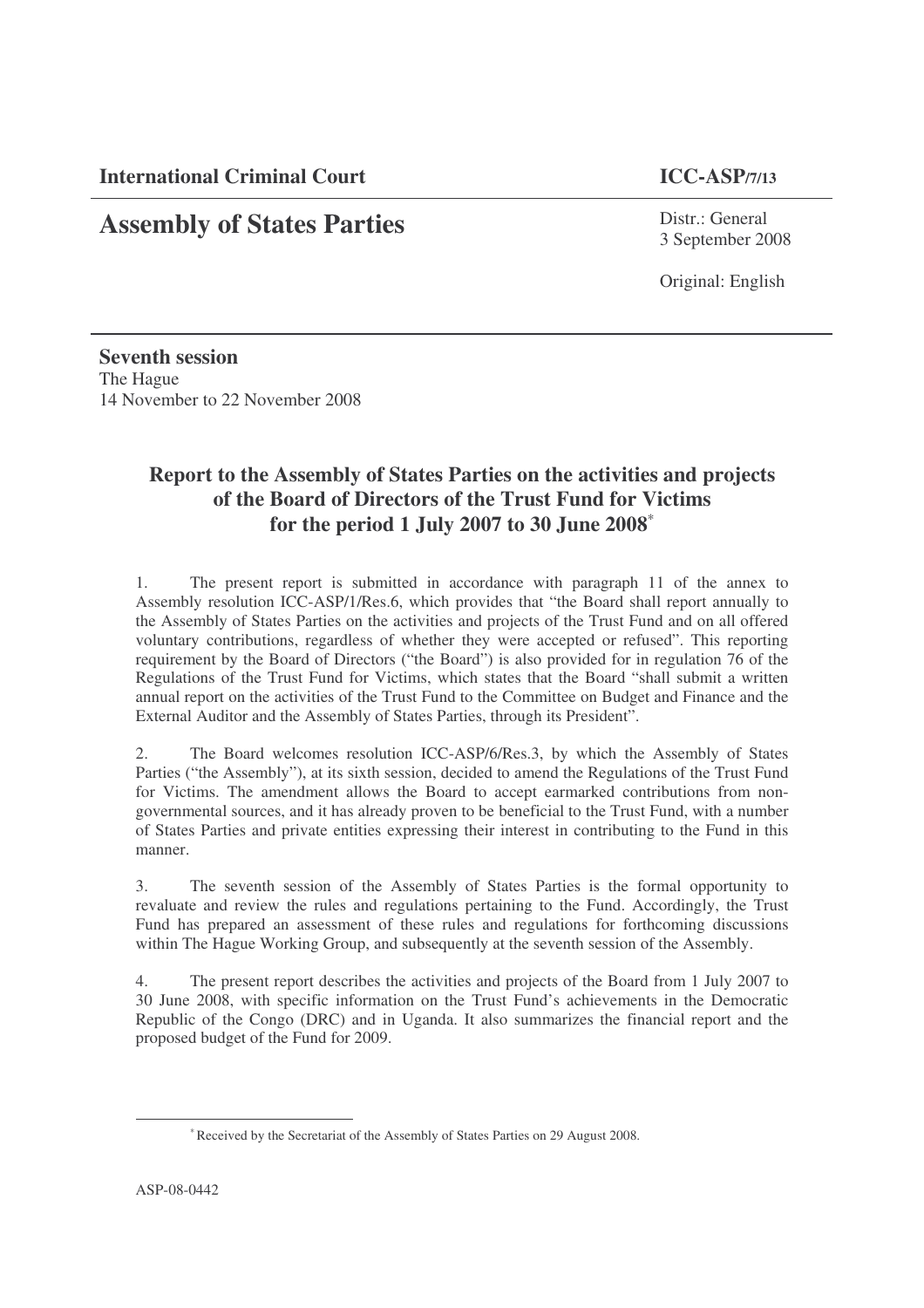## **I. Activities and projects**

## **Establishment of the Fund**

5. The Fund advocates for and assists the most vulnerable victims of crimes within the jurisdiction of the International Criminal Court ("the Court"). The Fund works for victims by mobilizing people, funding opportunities for the benefit of victims, and implementing courtordered reparations awards.

6. The Rome Statute created the Trust Fund to provide support to victims in the form of reparations,<sup>1</sup> and material support<sup>2</sup> such as rehabilitation. It reflects the international consensus that justice for victims of the gravest crimes cannot be achieved without their full participation in the Court's judiciary process, or without their involvement in defining and implementing the most appropriate means of reparations and rehabilitation.

7. The Fund's mission is to support programmes which address the harm resulting from the crimes under the jurisdiction of the Court, by assisting victims to return to a dignified and contributory life within their communities. The Fund strives to relieve the suffering of victims and to contribute to ensuring justice by:

- identifying and raising awareness of the situation of victims of genocide, crimes against humanity and war crimes;
- mobilizing resources and partners in reaching out to these victims and helping them and their families rebuild their lives and their communities;
- advocating for, and facilitating a dignified reconciliation within the affected families, communities and States striving to prevent the reoccurrence of such crimes in the future; and
- implementing reparation orders made by the Court.

## **Overall management and staffing**

8. The Fund's Secretariat, established in 2004 by Assembly resolution ICC-ASP/3/Res.7, became fully functional with the appointment of its Executive Director on 31 January 2007. Owing to recruitment difficulties, the Secretariat had to rely on general temporary assistance (GTA) and consultancy contracts in order to hire most of the staff planned under its staffing structure. While the Secretariat is striving to work with the Human Resources Section to have the situation corrected, it is hoped that the same difficulties will not occur in the implementation of the 2009 staffing structure.

9. One priority of the Secretariat in the year under review was to develop programme and financial frameworks, which were both endorsed by the Board. These two documents defined the key modalities under which projects and donations are monitored, managed and reported upon.

<sup>&</sup>lt;sup>1</sup> Article 75 (1) of the Rome Statute of the International Criminal Court states that the Court shall establish principles relating to reparations. The "Basic Principles and Guidelines on the Right to a Remedy and Reparation for Victims of Gross Violations of International Human Rights Law and Serious Violations of International Humanitarian Law" (United Nations General Assembly resolution A/RES/60/147) divide reparations into five categories: restitution, compensation, rehabilitation, satisfaction and guarantees of nonrepetition.

<sup>&</sup>lt;sup>2</sup> See regulation  $50(a)(i)$  of the Regulations of the Trust Fund for Victims, and resolution ICC-ASP/4/Res.3.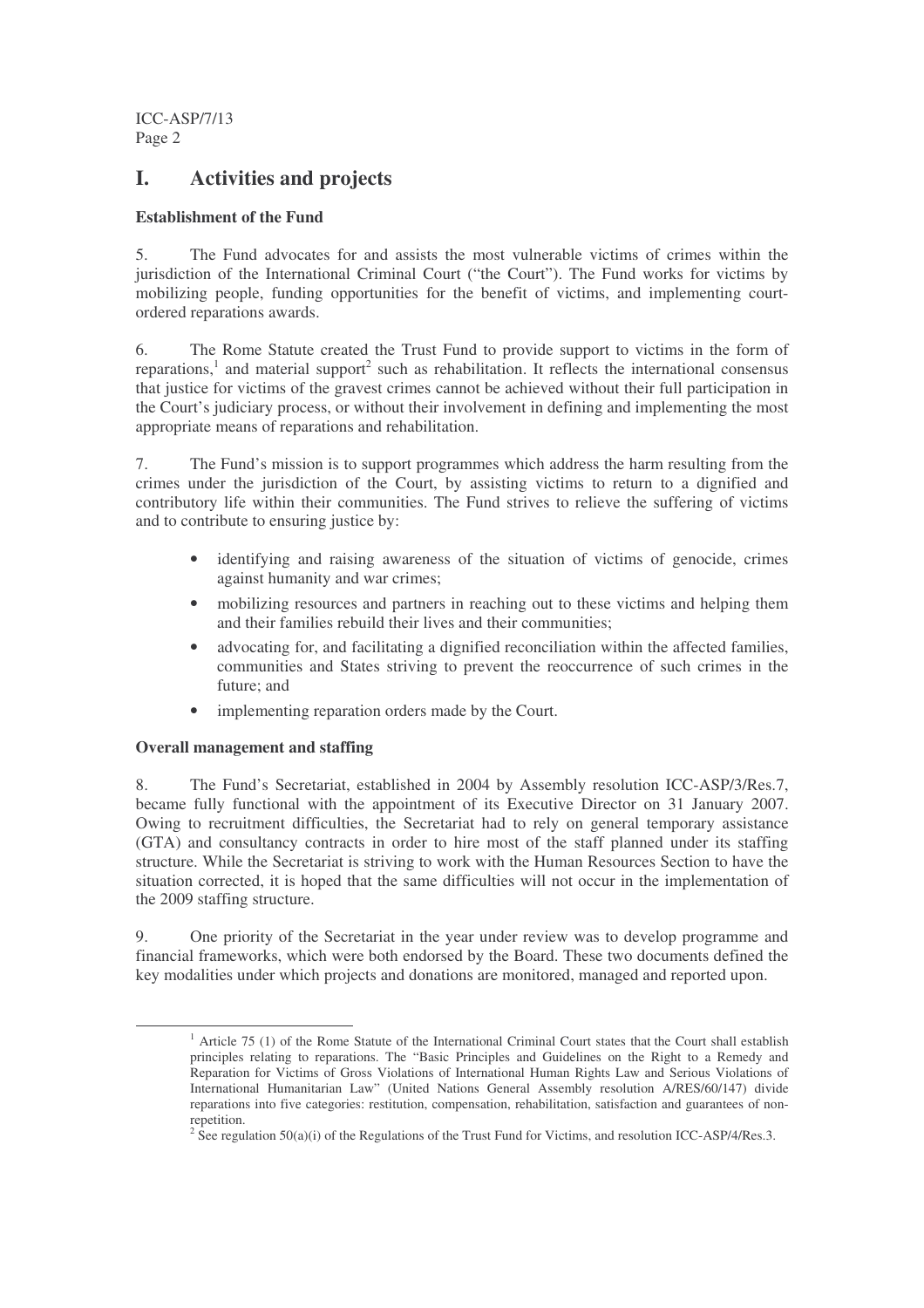10. Using the above documents, a strategic planning process was conducted by the Secretariat. This process included an environmental scan comprised of interviews with 40 people within the Court, staff, Assembly members and major stakeholders in the global justice arena. A SWOT (Strengths, Weaknesses, Opportunities, Threats) analysis was conducted and a staff retreat was held to elicit input on the mission statement, core principles for working, and overarching long-term goals. The process took place from January to April 2008, with external consultants facilitating discussions on the implementation of the Fund's mission, organizational goals, programme strategies, grant management strategies, programme monitoring and evaluation. On these foundations, the Trust Fund for Victims Strategic Plan for 2008-2011 was drafted and submitted to the Board.

## **Programme management successes and lessons learned**

11. The Fund's priorities are to engage in holistic and integrated community rehabilitation for and with the victims of crimes within the jurisdiction of the Court, in order to provide physical and psychosocial rehabilitation and material support. The Fund supports projects which directly address the harm (whether physical, psychological, economic or social) caused by conflict and target the most vulnerable and marginalized victims.

12. Several cross-cutting themes were identified as priority programme areas in 2007/2008, including: promoting community reconciliation, acceptance; and rebuilding community safety nets; mainstreaming gender to include addressing the impact of gender-based violence and other sexual violence against women, men and children; integrating and rehabilitating child soldiers and abductees into communities, including support of intergenerational responses; and addressing issues of victims' stigma, discrimination and/or trauma.

13. The Fund's grant-making process emphasizes: participation by victims in programme planning, sustainability of community initiatives, transparent and targeted granting, and accessibility for applicants that have traditionally lacked access to funding, addressing the special vulnerability of girls and women, strengthening capacity of grantees and coordinating efforts to ensure that the selection and management of grants is strategic and coherent.

14. Prior to issuing grants, field assessments are carried out to ensure projects directly address the harm caused by conflict and target the most vulnerable and marginalized victims of crimes within the Court's jurisdiction.

15. In 2007 the Secretariat put a special focus on the DRC and Uganda in order to clearly identify areas of potential action and to establish its network of local and international partners for subsequent project implementation in these areas.

16. Due to the sensitive nature of its work and its association with the Court, the Trust Fund is limited in its ability to share details of the actual programmes and initiatives it supports, in order to protect its beneficiaries. The following is an illustrative list of the types of activities that the Fund has supported in the past and continues to support at present.

- Rehabilitating and reintegrating child soldiers, including girl combatants and abductees through family reunification, foster placement, and support for independent living.
- Improving access to reproductive health services, counselling and psychosocial support for victims of rape.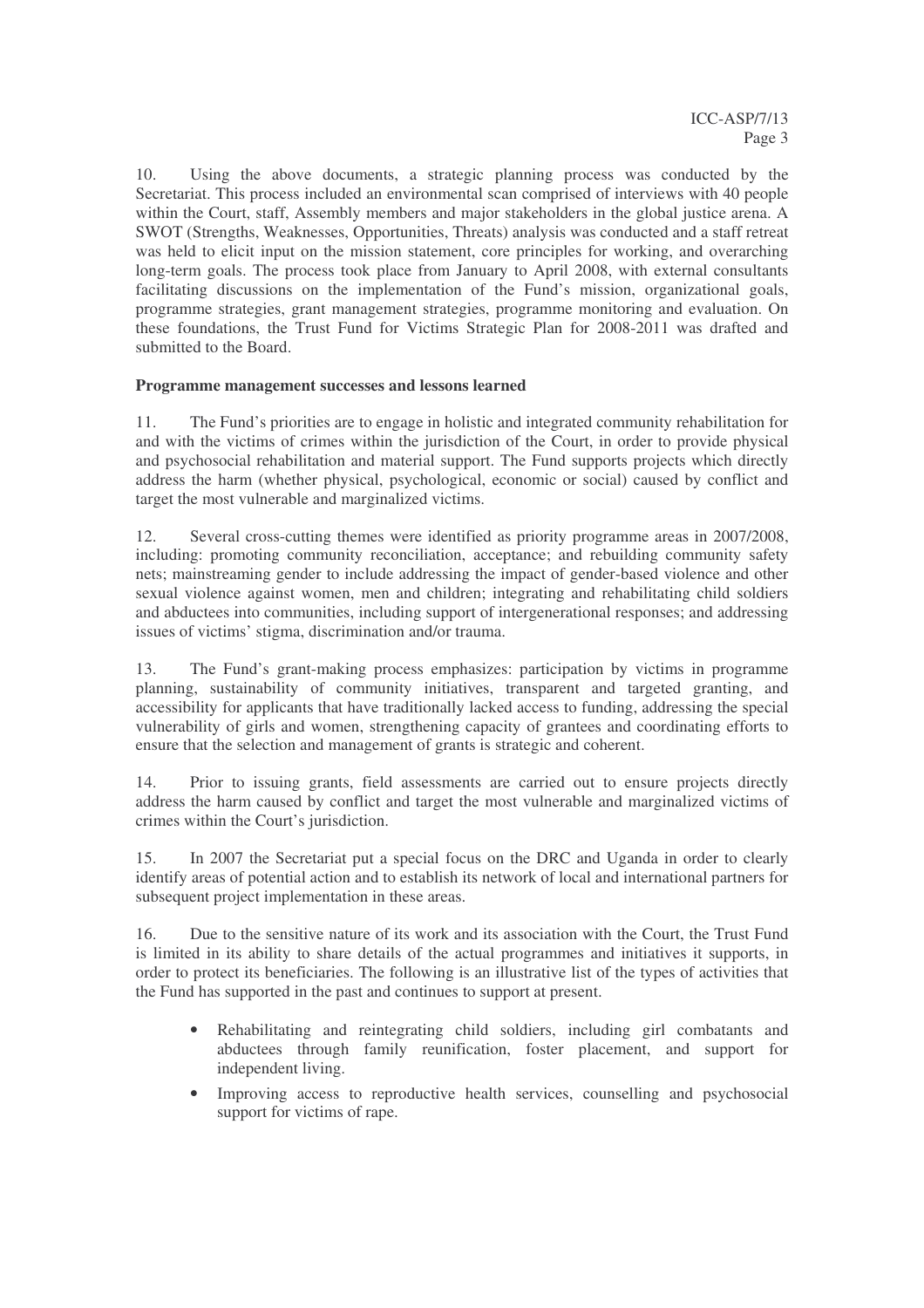- Providing opportunities to improve household livelihoods through agricultural and microcredit initiatives.
- Promoting Radio For Justice, a community-based radio approach that focuses on transitional and restorative justice to heal memories.
- Integrating a broad range of programme approaches to provide a comprehensive package of support services to target groups of affected individuals.

17. Based on the programme monitoring and evaluation plan/systems developed by the Fund's Secretariat in 2007/2008, and despite the above-mentioned security limitations, the Fund is nevertheless now in a position to provide disaggregated data on its beneficiaries (gender, region, type of harm being addressed) and on its actions (material support, psychological or physical rehabilitation, etc.) and details of the use of its resources for the above.

18. The general prerequisite for the acceptance of a project by the Fund is that it must address directly the harm suffered by the victims and aid in restoring their physical, psychological, economic and social condition to a state as close as possible to what it was before the crimes were committed.

19. The Fund has also developed cross-cutting issues in its programme overview, which focus on the following points:

- Mainstreaming gender, including addressing the impact of gender-based violence and other sexual violence against women, men and children.
- Integrating and rehabilitating child soldiers and abductees into communities, including support for intergenerational responses.
- Promoting community reconciliation, acceptance, and rebuilding community safety nets.
- Addressing issues of victims' stigma, discrimination, and/or trauma.

20. In 2008, the Fund completed its first full year of operations, during which it focused on strengthening systems and processes. These operations included managing the first filings with the Court for projects in Uganda and the DRC, strengthening internal financial and programmatic procedures, engaging in a strategic planning process and developing a performance monitoring plan.

21. As each situation is unique, the Fund develops its activities with the victims themselves as partners. It does not give charity, but provides the tools for victims to help themselves, with a focus on local ownership and leadership that empowers victims as partners in the process of rebuilding their lives. The Fund aims to ensure that local organizations have the financial resources, technical expertise and oversight they require to rehabilitate and support the needs of the victims of war crimes, genocide or crimes against humanity. This is accomplished through the provision of direct implementation grants and technical support, and through sub-granting to intermediaries.

22. In 2007, 42 projects were submitted to the Board of Directors, which approved 18 projects for Uganda and 16 for the DRC. These projects were subsequently approved by Pre-Trial Chamber II and Pre-Trial Chamber I, as required by rule 50 of the Regulations of the Trust Fund for Victims. These projects will likely benefit more than 380,000 victims. Currently at different stages of implementation, the last ones are due for completion before the end of 2009.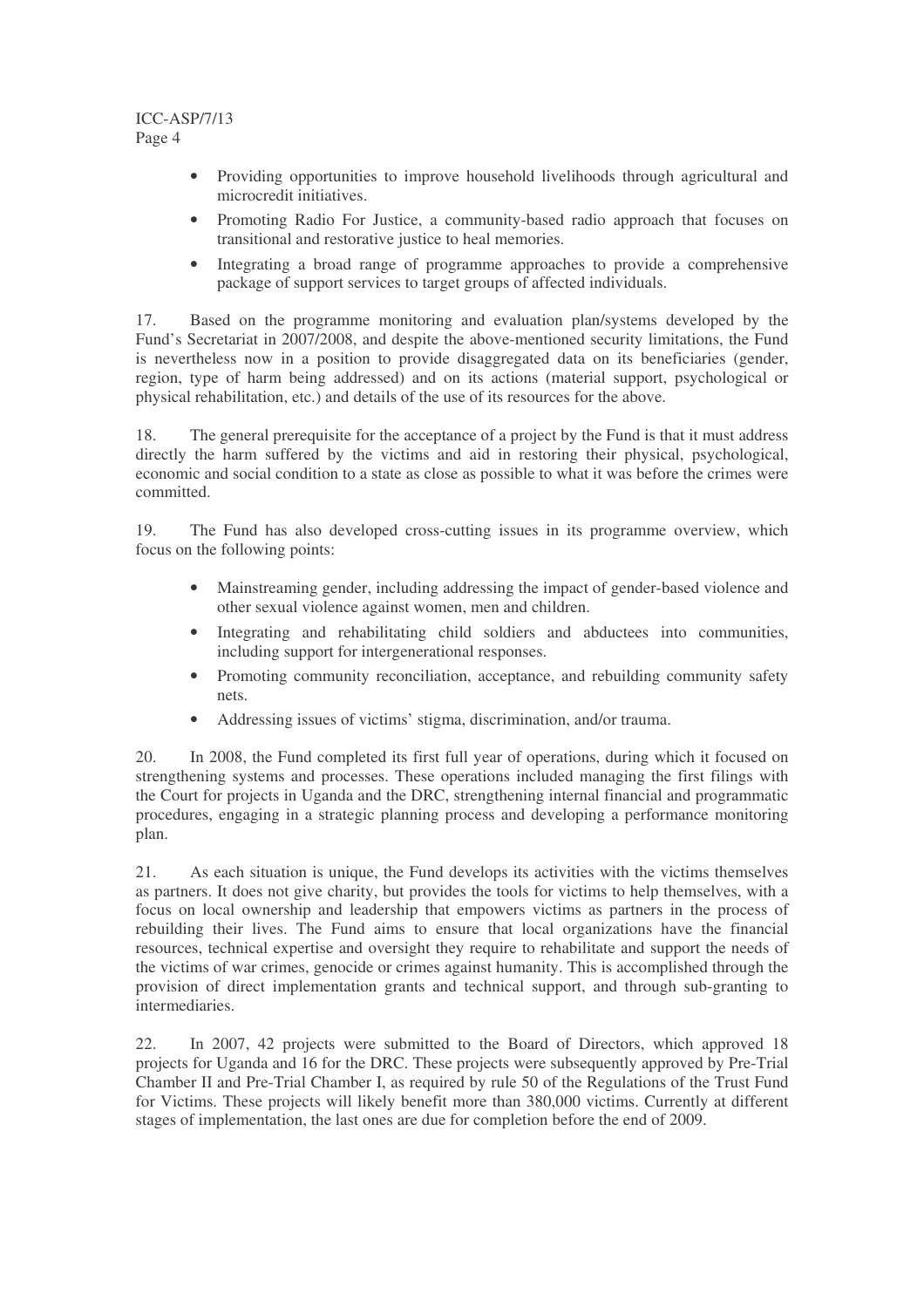23. As part of its mandate to support reparations and provide assistance to victims, the Fund has been actively engaged in support activities for survivors in the DRC. It is currently supporting locally driven responses in the north east of the country, providing physical and psychological rehabilitation and material support in the following areas:

Rehabilitation and reinsertion of victims: To provide immediate medical and psychological assistance to victims and to facilitate their return to their families and communities through psychosocial and training initiatives.

Socio-economic reintegration: To reintegrate the victims of rape and other forms of sexual violence and physical mutilations (men, women, girls) through socio-economic activities.

Healing of memories: Community mobilization and awareness raising on peace, reconciliation and reparations.

Support to victims of sexual violence: To provide psychosocial assistance through counselling and other support including microcredit schemes.

Holistic community rehabilitation: Rehabilitation / reintegration of groups of victims into their communities.

Non-formal education: To reinforce non-formal education centres for children, youths and adults to whom the formal system is inaccessible.

Taking care of each other: To mobilize and rehabilitate communities of victims through ceremonies, microcredit initiatives and medical support.

24. To expand its efforts in the DRC, the Fund is establishing a series of grant-making mechanisms to provide fast-track funding to victims who are not participating in the judiciary process but, instead, represent victimized communities who fall under the jurisdiction of the Court through the mandate of the Fund. Support is urgently required, especially for the three priority groups that the Fund aims to support in the coming year, namely child soldiers, girl combatants, and women and girls who have been raped.

25. In northern Uganda, the Fund is currently supporting locally driven responses to promote physical and psychological rehabilitation and material assistance in the areas listed below. Often, survivors require more than one type of assistance.

Rehabilitation of mutilated victims: To provide victims with surgery and psychological counselling to assist with their healing and reintegration into society.

Victim medical rehabilitation: To support rehabilitation centres to address victims' rehabilitation needs.

Addressing stigma and ensuring peace and reconciliation: To raise awareness of groups of victims and to find agreement on the elimination of traditional or new obstacles to reconciliation, peace and rebuilding.

Victim empowerment project: Reintegrate groups of victims through counselling and intergenerational healing programmes.

Holistic community rehabilitation: To facilitate the reintegration of groups of victims through vocational training and accelerated literacy.

Livelihood support: To provide counselling integrated with income-generating projects.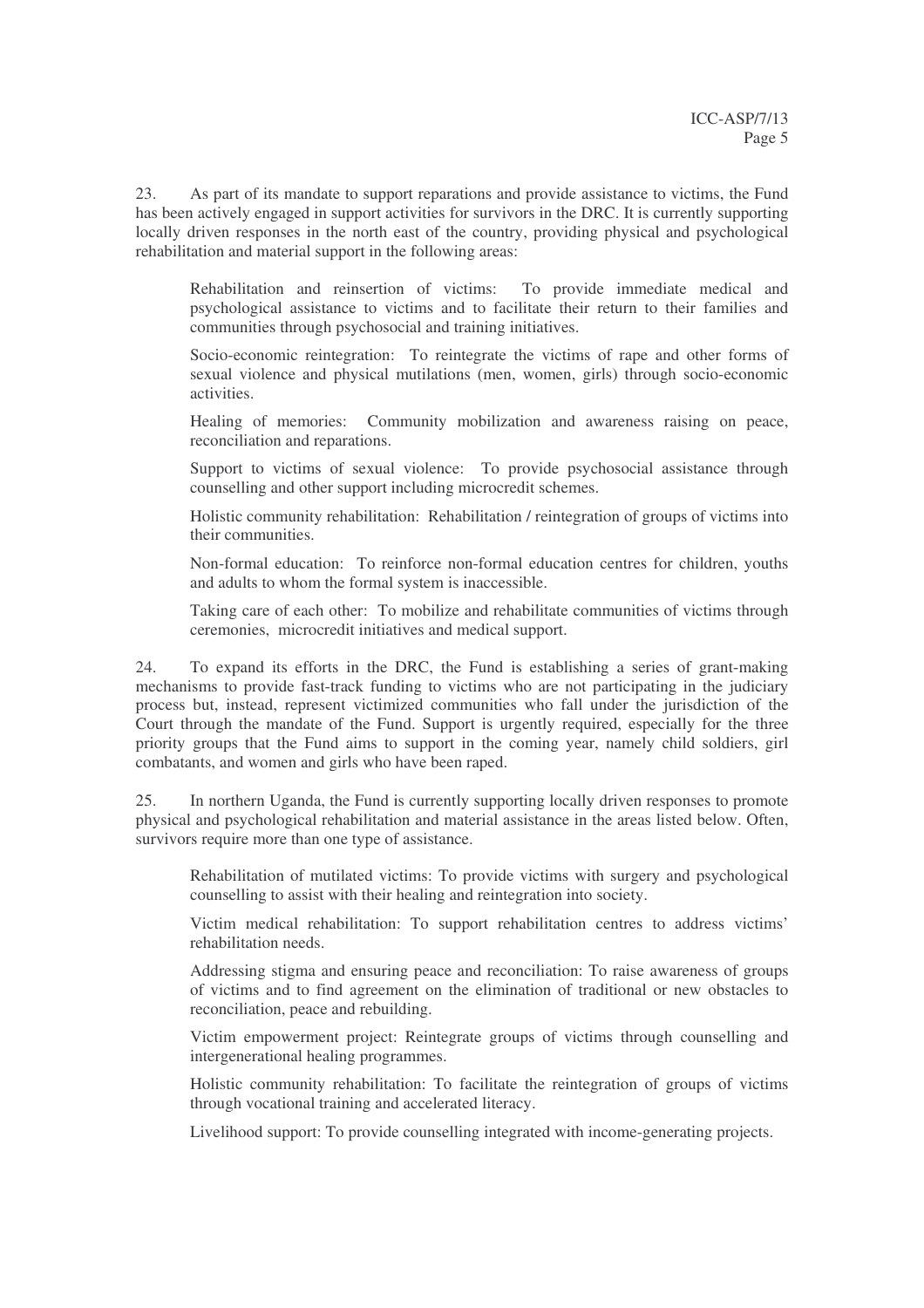26. The projects in which the Trust Fund is engaged are needs- rather than resource-based, whereby community members and leaders, and representatives from the most affected groups are guided through a process in which they identify their needs and priorities and possible elements of a solution. The Fund is actively involved in this process and composes a team from among its partners and experts in order to address the specific needs of each target group of beneficiaries.

27. The Fund also focuses on victims of gender-based violence, with eight related projects in the DRC and nine in Uganda, covering approximately 104,000 beneficiaries. The Fund supports integrated community-based responses to ensure that those victimized by rape are able to regain their social place and status in their families and communities, overcome their trauma and in most cases, have their physical wounds treated. These interventions are based on three key components: physical rehabilitation; psychosocial support, including awareness raising for the community and families relating to stigma and discrimination; accelerated/vocational education and economic opportunity (when reintegration is not possible).

28. In 2007/2008 another priority for the Trust Fund was to increase the awareness of States Parties (and of States that have not yet ratified the Rome Statute but expressed an interest in doing so) in the activities of the Fund. For this purpose, multiple bilateral and multilateral meetings were held in key capitals, especially The Hague, New York and Geneva. In addition, the Secretariat developed a close dialogue with local and international non-governmental organizations (NGOs) and their respective federations.

29. Lastly, in order to expand the network of implementing partners and its donor base, and to continue to advocate for victims, a communication strategy was developed, including an indepth reconfiguration of the Fund's website and the regular production of communication material targeted at its partners. The implementation of this communication strategy, which was delayed by various administrative and technical constraints in 2007, is expected to be well under way by the end of 2008.

## **Fund-raising efforts by the Board of Directors**

30. In accordance with paragraph 4 of resolution ICC-ASP/4/Res.3, with paragraphs 8, 9, 10 and 11 of the annex to resolution ICC-ASP/1/Res.6, and with the Regulations of the Trust Fund for Victims, the members of the Board are continuing their efforts to secure voluntary contributions to the Trust Fund for Victims.

## **Other fund-raising efforts by the Secretariat**

31. The Secretariat has developed a financial framework that enables it effectively to monitor and screen the sources of funds received by the Trust Fund and to report on their use in accordance with the criteria described in resolution ICC-ASP/4/Res.3 and with the Regulations of the Trust Fund for Victims, part II. The integration of this monitoring system within the Court's overall computer system could not, however, be achieved due to delays in implementing part of the SAP system. The Board anticipates that, with the support of the Court's information technology (IT) resources, and with sufficient capacity from within the Secretariat, the integration of these systems will be completed by the end of 2009.

32. The Trust Fund has developed a fund-raising strategy for the next three years based on specific communication mechanisms with States, the private sector (especially charitable foundations) and individuals. This strategy takes into consideration the adoption by the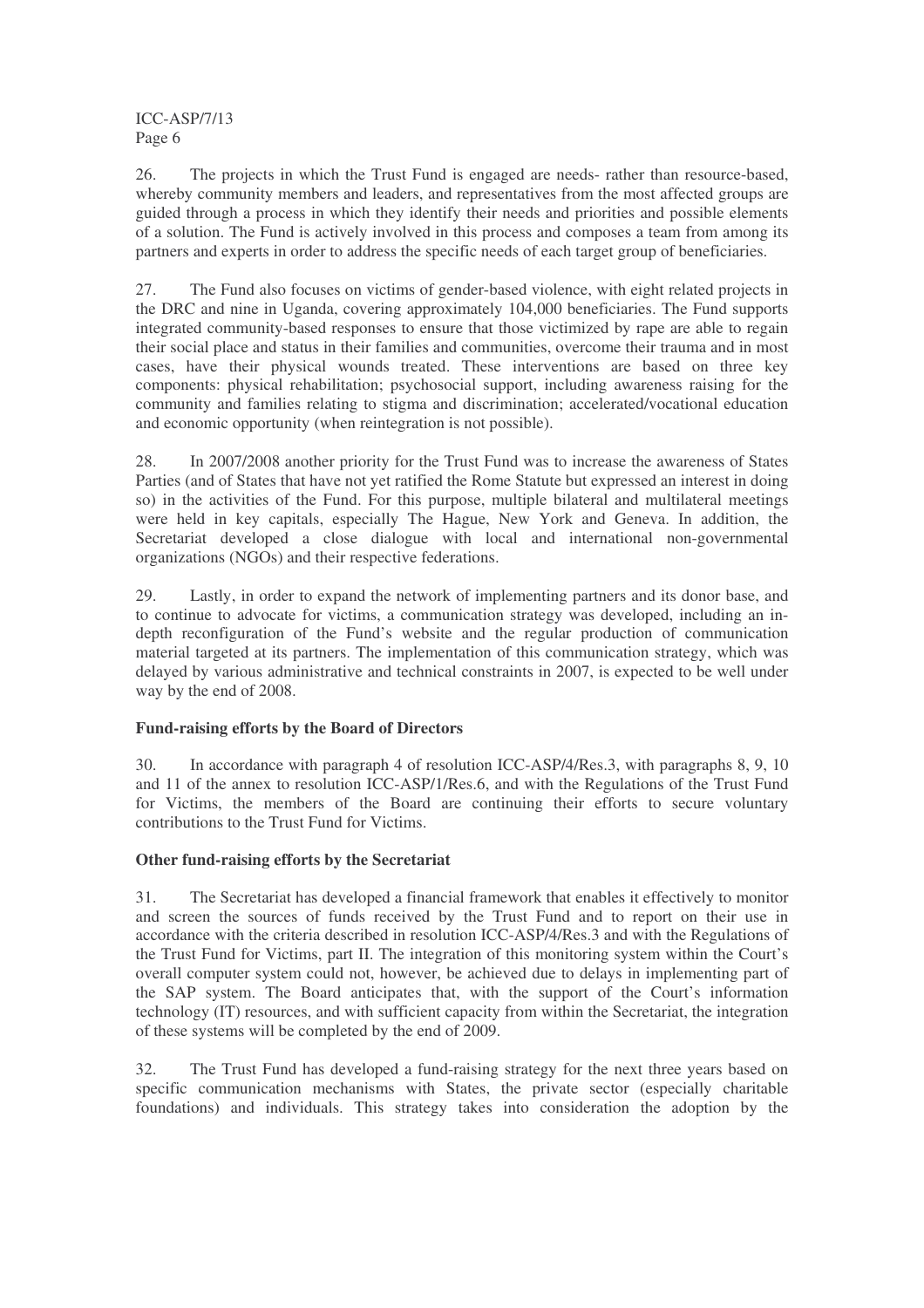Assembly, at its sixth session, of the amendment to regulation 27 of the Regulations of the Trust Fund for Victims.

33. In addition to seeking earmarked funding (a prerequisite for a number of States Parties), the Fund is also working on ways and means to obtain in-kind donations, either as pro bono services or materials, or in the form of matching funds within its programmes. Unfortunately, as the Court has not yet developed a policy on the accounting of these contributions, they are not reflected in the income of the Fund and are increasingly distorting its financial picture. As a remedy, the Secretariat has undertaken to work closely with the Court's financial services in order to develop such a policy, so that in the near future the States Parties can benefit from a more accurate representation of the financial situation of the Fund, and of the exact value of its projects, which are currently largely underestimated because of this. For example, as of 1 September 2008, the estimated value of in-kind contributions pledged or received for the Fund's projects largely exceeds the cash contributions received from States since the beginning of the year.

34. A list of voluntary contributions is contained in annex II to the present report.

## **Fourth annual meeting of members of the Board of Directors**

35. The fourth annual meeting of the Board of Directors was held on 22 November 2007 in The Hague, Netherlands. All members of the Board participated in the meeting: Ms. Simone Veil, President of the Board of Directors, Mr. Tadeusz Mazowiecki, Mr. Arthur N.R. Robinson, Archbishop Desmond Tutu and Mr. Bulgaa Altangerel.

36. During this meeting the Board restated the importance of both of its mandates: assistance to victims, but also facilitation of reparations once they are ordered by the Court. Various possible methods of fulfilling these two mandates were discussed, and the Secretariat was then asked to look at them in greater depth and to report to the Board at its next meeting. Another issue raised by members of the Board concerned how to ensure compliance with the letter and the spirit of the Regulations of the Trust Fund for Victims, through procedures that would not prevent the Fund from acting rapidly and effectively when required.

37. The Executive Director of the Trust Fund reported that the number of projects submitted to the Board had grown from 3 in 2006 to 23 in June 2007, and finally to 43 in November 2007, reflecting an increase in victims' awareness of the existence of the Fund and of the Secretariat's capacity to reach out to those in the field.

38. A mechanism for screening the source of private donations was proposed, and endorsed by the Board, ensuring that the Fund will not receive donations from sources whose activities are incompatible with those of the Fund.

39. Another concern raised by the Board was that the activities of the Court, and hence of the Fund, are currently limited to African countries, when there may be victims in similar or worse situations elsewhere. This was noted, the principles governing the jurisdiction of the Court having been restated.

40. The 2008 budget was then submitted to the Board, with the proviso that if the work plan was to be achieved on the basis of such conservative figures (2008 would be the first real year of operations in the field), two conditions would have to be met: first, the Registry would have to provide administrative support capable of absorbing the drastic increase foreseen in the activities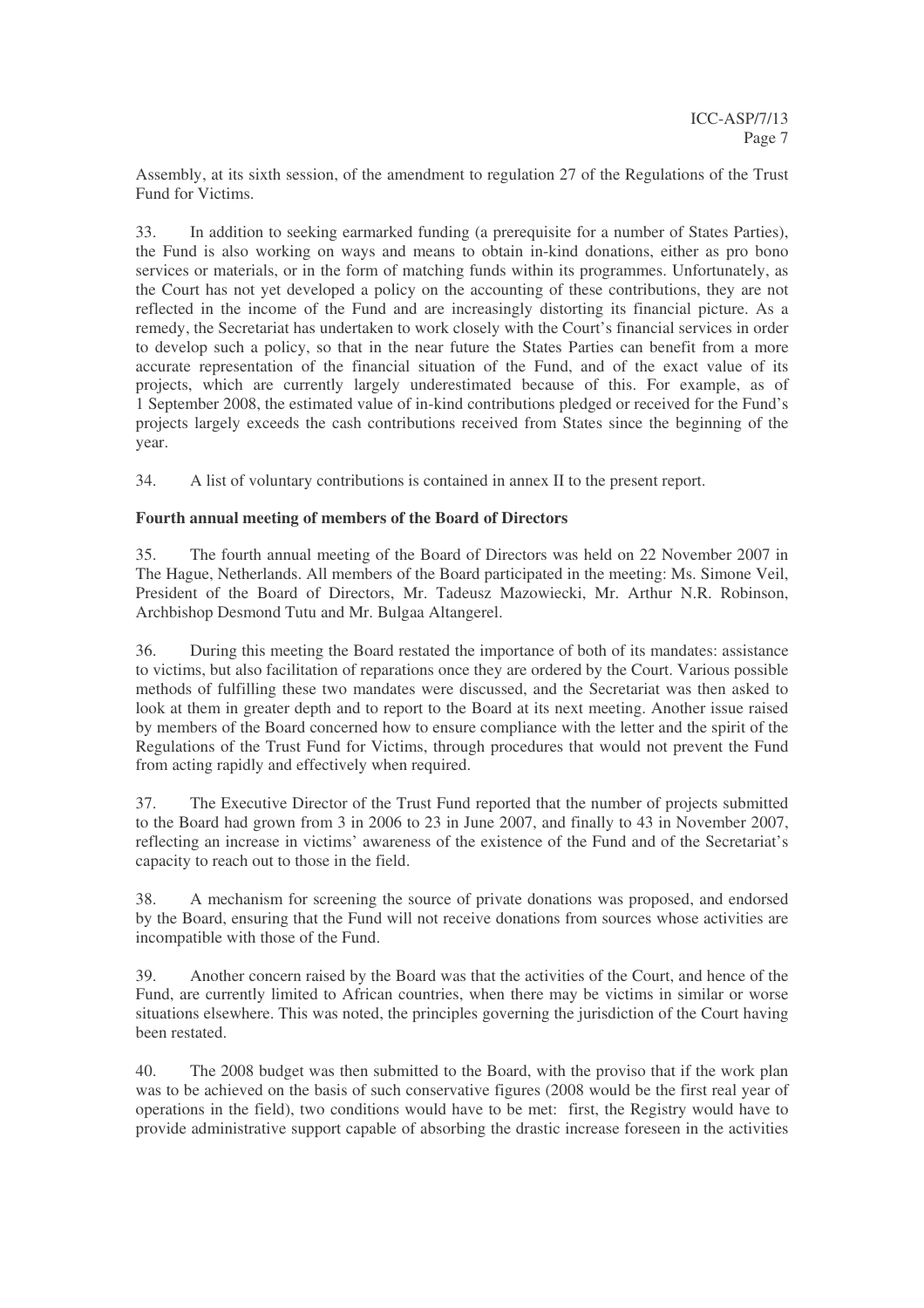of the Fund; and second, the Assembly would have to exempt the Fund from the cut in the Court's staffing budget (due to its high vacancy rate) as all the Fund's posts were filled, albeit under GTA contracts.

41. The Board members discussed the proposed amendment to paragraph 19 of the Regulations of the Trust Fund for Victims, and the proposed amendment to paragraph 27 regarding earmarked donations, designed to enable the Board of Directors to raise funds for specific programmes and projects. After deliberation, the Board decided to adopt the amendment to paragraph 27, while postponing discussion of the amendment to paragraph 19. They also requested that, given the upsurge in the Trust Fund's activities, its budget should not be reduced. Unfortunately, the Secretariat's budget has been reduced, along with the Court's budget, despite discussions held by the Assembly on this subject. This has led the Secretariat to make a number of internal budget realignments in order not to have to interrupt its activities in Uganda, where the cuts had been made by the Court.

## **Assistance provided by the Registry**

42. In accordance with paragraph 5 of the annex to resolution ICC-ASP/1/Res.6, paragraph 91 of the budget for the first financial period of the Court (ICC-ASP/1/3), paragraphs 284, 290 and 292 of the programme budget for 2004 (ICC-ASP/2/10) and paragraph 451 of the programme budget for 2005 (ICC-ASP/3/25), the Registry continued to provide administrative assistance to the Fund.

43. The Registry provided support in the areas of communication, payroll, finance, procurement, human resources (HR), IT and legal, with various degrees of success, mostly due to the overload of some units of the Court. Problems were especially felt in the areas of HR (recruitment), finance (payments), IT, communication and legal, where a consultant was recruited to provide essential services such as legal support to the Secretariat in relation to the submission of its projects to the relevant Chambers.

## **II. Financial report**

## **Status of voluntary contributions**

44. In accordance with paragraph 11 of the annex to resolution ICC-ASP/1/Res.6, which provides that all offered voluntary contributions, regardless of whether they were accepted or refused, should be reported annually to the Assembly of States Parties, a list of voluntary contributions is contained in annex II to the present report.

45. The list includes the contributions received from States, national and international institutions, judges and staff members of the Court, as well as from private individuals.

46. The Trust Fund's US dollar account in the United States of America was closed in June 2008 and the remaining balance transferred to a new US dollar account in the Netherlands. As of 30 June 2008, the new US dollar account had a balance of US\$ 26,254.44, and the two euro accounts showed a combined balance of €698,121.06. Based on information from the Court's Treasury Unit, the Trust Fund has currently two time deposits of  $\text{\textsterling}313,637.01$  and  $\text{\textsterling}2,130,276.75$ (total €2,443,913.76).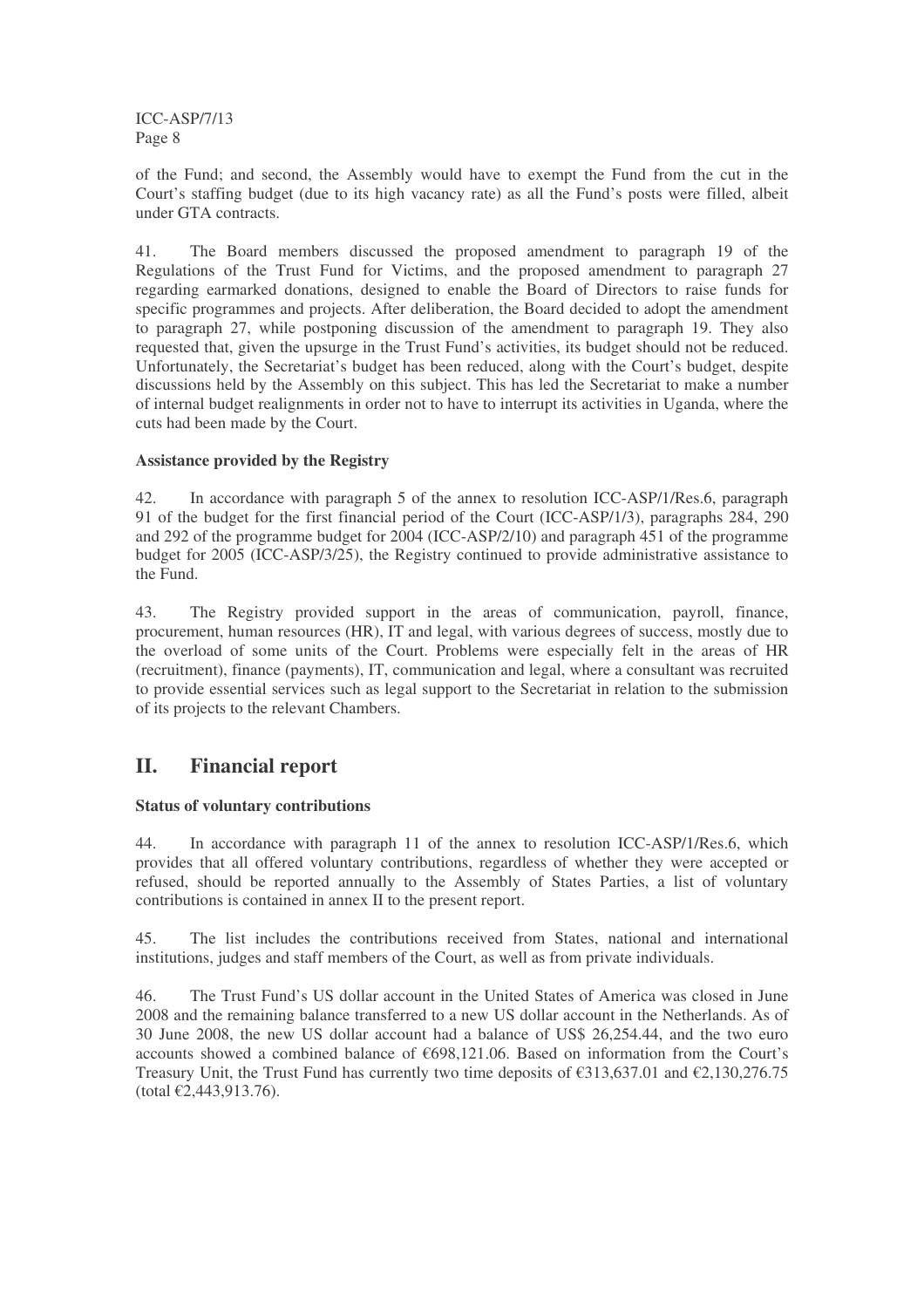47. The members of the Board wish to express their gratitude for the contributions received during the period covered by the present annual report and urge States Parties to continue to contribute to the Fund. Particular gratitude is extended to the two additional States Parties that have joined the group of voluntary contributors, and to those which decided to increase their contributions, in line with the increasing volume of assistance to victims provided by the Fund.

## **External audit 2007**

48. The National Audit Office, headed by the Comptroller and Auditor General of the United Kingdom, provides external audit services to the Trust Fund for Victims. The external auditor has been appointed by the Board of Directors in accordance with the Court's Financial Regulations and Rules. In addition to certifying the Trust Fund's accounts, the National Audit Office has the authority under its mandate to report to the Board of Directors on the economy, efficiency and effectiveness with which the Fund has used its resources.

49. Accordingly, in June 2008, the National Audit Office submitted to the Board of Directors of the Trust Fund for Victims the auditor's report, containing the financial statements of the Fund for the period ending 31 December 2007, in a document entitled "The audit of the financial statements of the Trust Fund for Victims". This report aimed to provide "independent assurance to the Board of Directors; to add value to the Fund's financial management and governance; and to support the objectives of the Trust Fund's work".

50. As indicated in paragraph 2 of the audit report, the audit examination revealed no material weaknesses or errors in accordance with the United Nations System Accounting Standards and the Trust Fund's stated accounting policies. As a result, the National Audit Office issued an unqualified audit opinion.

51. The National Audit Office also stated that it was pleased to note that the Fund's Secretariat was making progress towards addressing the recommendations made the previous year in respect of its accounting structure, administrative resources and foreign currency management.

52. The National Audit Office's report of June 2008 contains three recommendations:

## "**Recommendation 1:**

We recommend that the Secretariat ensure that there is an appropriate system in place to identify, monitor and report on all income and expenditure relating to donations for specific purposes (earmarked)."

53. This recommendation, especially important since the amendment to regulation 27 of the Regulations of the Trust Fund for Victims, has been addressed by the Secretariat, which is now able to report accordingly. However, the integration of the Fund's reporting system within the Court's overall IT system is not expected to be completed before the end of 2009.

## **"Recommendation 2:**

We recommend that the Secretariat ensure that it has adequate administrative resources in place to effectively manage the introduction of an on-line donation facility prior to its introduction."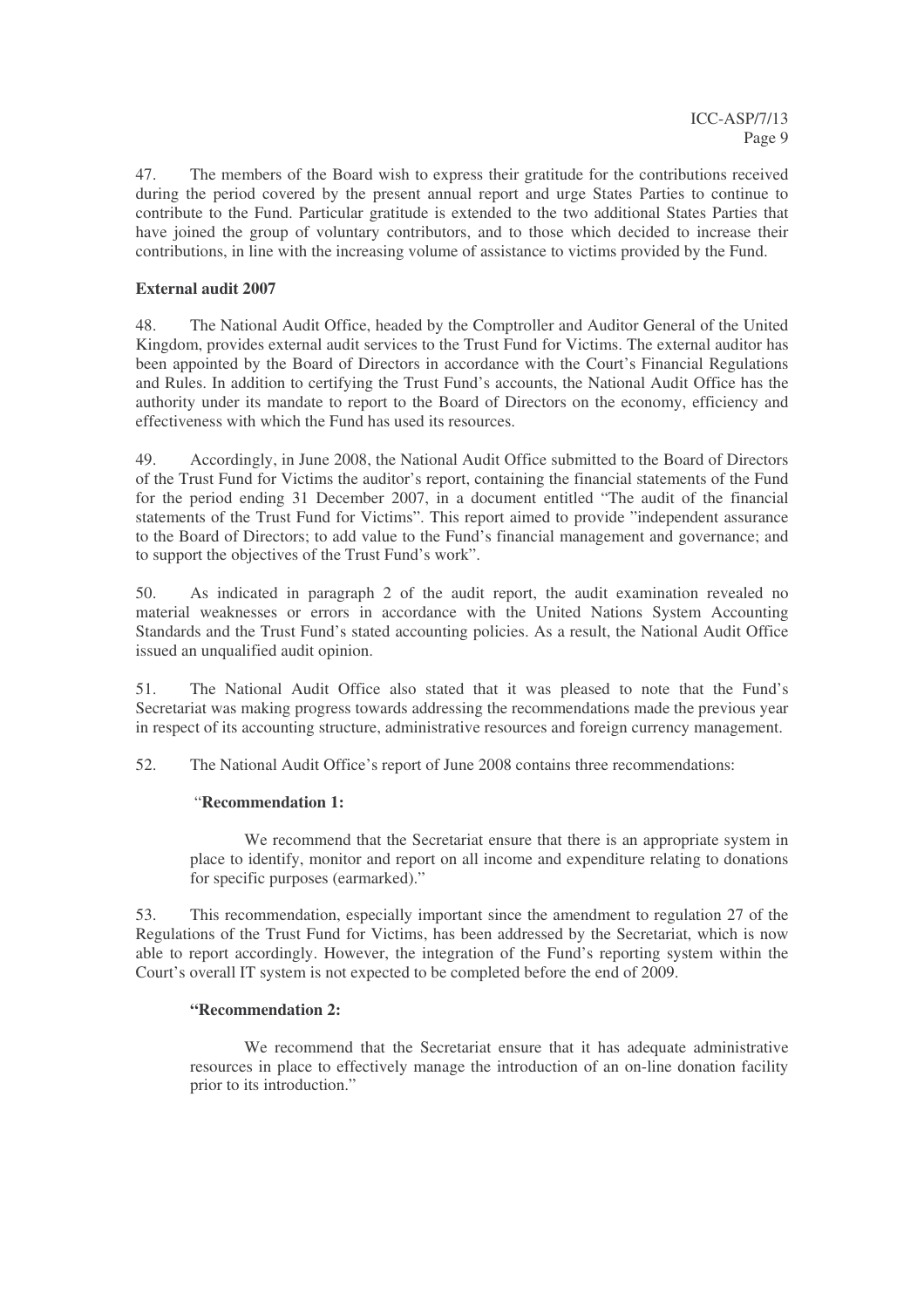54. This recommendation was addressed in the 2009 budget presented to the Board, and through a series of work sessions organized between the Secretariat, the Fund's banks and the Court's IT and finance sections.

## **"Recommendation 3:**

We recommend that the Secretariat endeavour to secure established posts for key roles within the Secretariat to reduce the risk of high turnover of key staff."

55. The Fund fully agrees with this recommendation and is making every possible effort with the Court's Human Resources Section to correct this situation.

## **III. Proposed budget for 2009**

56. In accordance with paragraph 3 of resolution ICC-ASP/4/Res.3, the Board of Directors prepared a budget proposal for 2009 for the Secretariat of the Trust Fund for Victims, which was established pursuant to resolution ICC-ASP/3/Res.7. The proposed budget is submitted annually to the Assembly of States Parties for approval, in accordance with paragraph 6 of the annex to resolution ICC-ASP/1/Res.6.

57. In 2008 the Fund completed its first full year of operations, which had focused on strengthening systems and processes, in particular in countries where projects for the benefit of victims are being or will be undertaken. The Secretariat will increase its operations in 2009, including the scaling-up of existing projects in Uganda and the DRC, and introduce operations and new project activities in the Central African Republic (CAR) and Darfur.

58. Based on its increasing activities, to a large extent triggered by its greater access to field locations, the Secretariat estimates that the number of projects undertaken by the Fund will continue to grow, possibly exceeding 80 simultaneous projects by the end of 2009. The 2009 budget was consequently prepared with a special focus on project implementation, monitoring and evaluation, financial management and reporting.

59. As was pointed out to the Committee for Budget and Finance in 2007, the Fund is still in a start-up phase. It is estimated that, like the Court itself, the Secretariat will need between three and five years of growth before it reaches stability. This is why the Board will ask again for the Assembly's support in allowing the Secretariat to take one more step towards its final configuration, through a proportionally significant, but nominally minor increase in its resources for 2009.

60. The budget proposal for 2009 therefore provides for increases in staff costs, both in The Hague and in the field. These increases are essential to sustain implementation of projects through an effective presence among the victims. These increases will also make it possible to strengthen systems and processes at the Secretariat, and to provide technical support to the Fund's partners in the field, to ensure better coordination of activities, and to provide close financial and physical oversight of the implementation of projects.

61. With regard to staff, we propose that the post of P-4 Partnership Officer (responsible for programmes and fund-raising support) be reclassified at the P-5 level as, despite extensive efforts, it has proved impossible to find sufficiently qualified and versatile candidates at the P-4 level.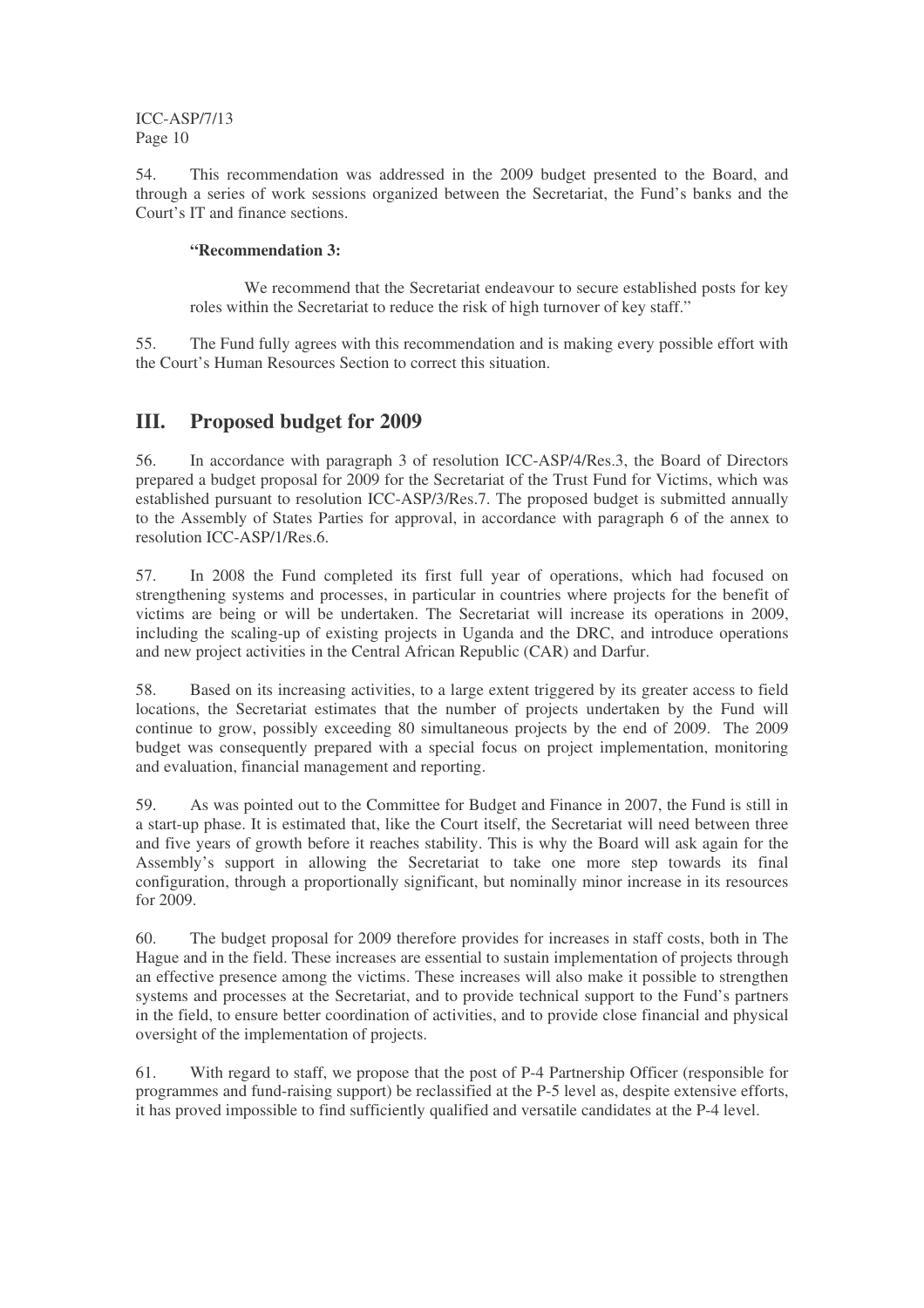62. We have also proposed a P-5 Administrative and Finance Officer to handle the Secretariat's increasing financial complexity, to help the Court's IT section complete the reconfiguration of its computerized accounting software (SAP) to integrate the Fund's finance, and to meet the recommendations made in both the internal and external audits in 2008.

63. Simultaneously, to reflect the long-term needs of the Fund, and in line with the recommendations of the auditors, we are proposing conversion of the P-3 Monitoring and Evaluation Officer from GTA to a fixed-term post.

64. In order to further reinforce the Fund's monitoring and reporting capacity, it is proposed that the GS-6 Communication Assistant position should be relinquished (with consultants being used, as needed, instead) in return for a GS-5 Programme Assistant.

65. For 2009, the legal needs of the Secretariat should be met through the secondment of a legal expert under the Junior Professional Officer (JPO) programme or equivalent.

66. As for the staff in the field, recognizing the long-term need for a professional presence of the Trust Fund in the DRC, we propose the creation of a P-3 Field Officer post there, equivalent to the Fund's current Kampala-based post. As for the CAR, it is envisaged that the field officer functions will be met through the provision of a no-fee JPO at the P-3 level in the course of the year. Given the need for our international experts to be supported locally by a national of the country who speaks the local languages and has hands-on field experience, it is also proposed that a local GS-OL Field Assistant be recruited in each of the above three countries. The Field Assistants will work primarily on supporting the Field Officers in the respective countries and in logistical and administrative roles, particularly on evaluation and follow-up systems.

67. In light of the current political situation prevailing in Sudan, the Trust Fund has not been able to obtain access to the Darfur region. Thus any interventions are impossible at this time. Nevertheless, the Secretariat is increasing its contacts with possible partners already on the ground there, for possible future collaboration when conditions allow.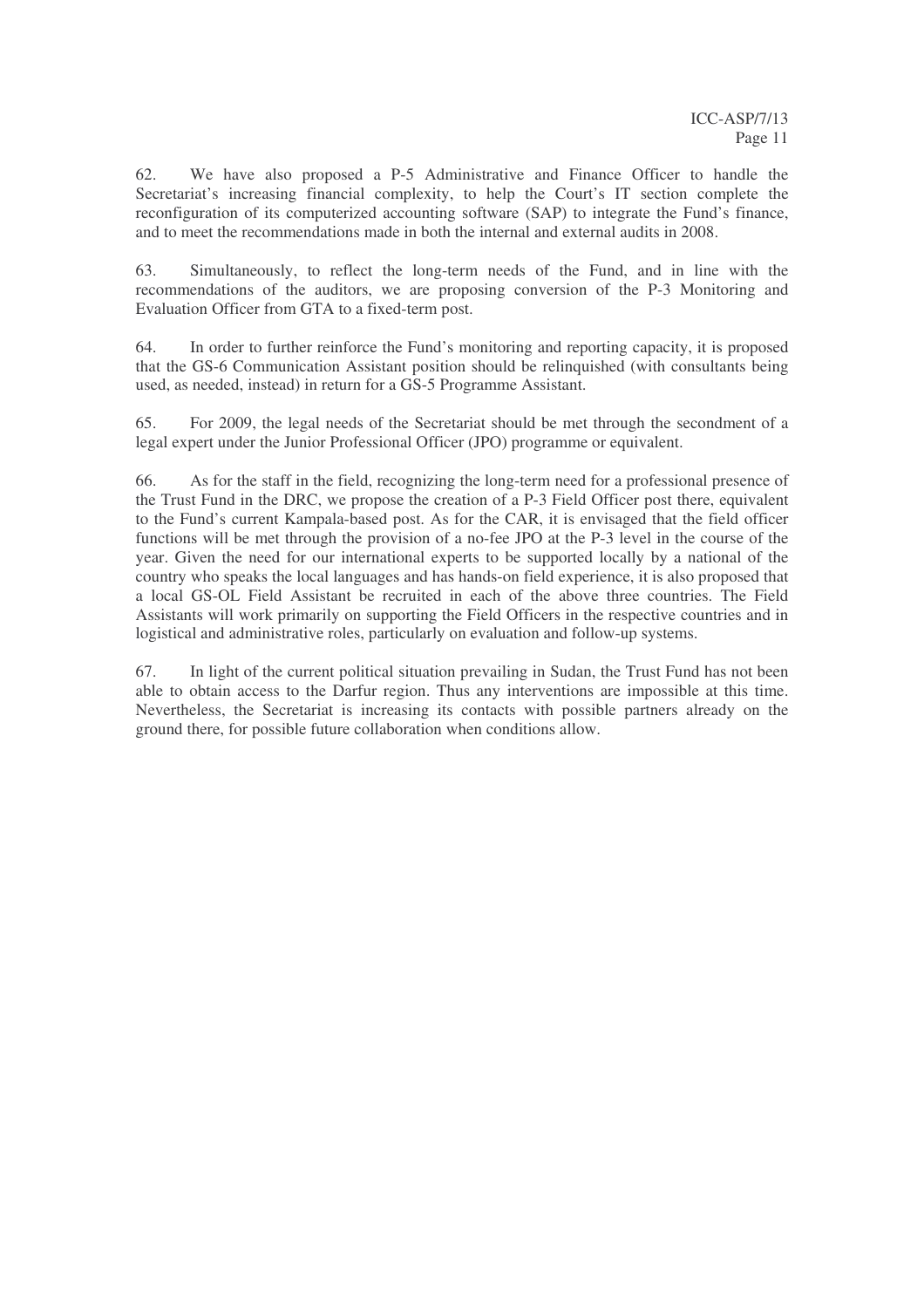# **Annex I**

# **List of donor meetings**

| United Kingdom Foreign and Commonwealth Office                                                           | London, UK                     |
|----------------------------------------------------------------------------------------------------------|--------------------------------|
| Save the Children                                                                                        | London, UK                     |
| ABA Section of Litigation                                                                                | Law office of Nixon<br>Peabody |
| The Planethood Foundation                                                                                | Helmsley Hotel                 |
| American Jewish World Service                                                                            | New York, USA                  |
| Conference of NGOs in Consultative Relationship with the United<br><b>Nations</b>                        | New York, USA                  |
| United Nations Office on Drugs and Crime (UNODC) and<br>Women's Bar Association of the State of New York | New York, USA                  |
| National Spiritual Assembly of the Bahá'ís of the United States                                          | New York, USA                  |
| <b>Clinton Foundation</b>                                                                                | New York, USA                  |
| United Nations Office on Drugs and Crime (UNODC) and<br>Women's Bar Association of the State of New York | New York, USA                  |
| Polish Schuman Foundation                                                                                | Warsaw, Poland                 |
| ABA Section of Litigation                                                                                | Chicago, USA                   |
| <b>MacArthur Foundation</b>                                                                              | Chicago, USA                   |
| <b>United Nations</b>                                                                                    | New York, USA                  |
| The Planethood Foundation                                                                                | New York, USA                  |
| New York Liaison Office of the International Criminal Court                                              | New York, USA                  |
| The Foundation for Jewish Philanthropies, New York                                                       | New York, USA                  |
| Faith and Ethics Network for the International Criminal Court                                            | New York, USA                  |
| <b>CARICOM</b>                                                                                           | Port of Spain, Trinidad        |
| <b>International Center for Transitional Justice</b>                                                     | Brussels, Belgium              |
| Portuguese Permanent Representation                                                                      | Brussels, Belgium              |
| International criminal justice, human rights mechanisms, HR<br><b>Masters</b>                            |                                |
| European Instrument for Democracy and Human Rights                                                       | Brussels, Belgium              |
| EuropeAid Co-operation Office, European Commission                                                       | Brussels, Belgium              |
| Embassy of the Republic of Trinidad and Tobago, Brussels                                                 | Brussels, Belgium              |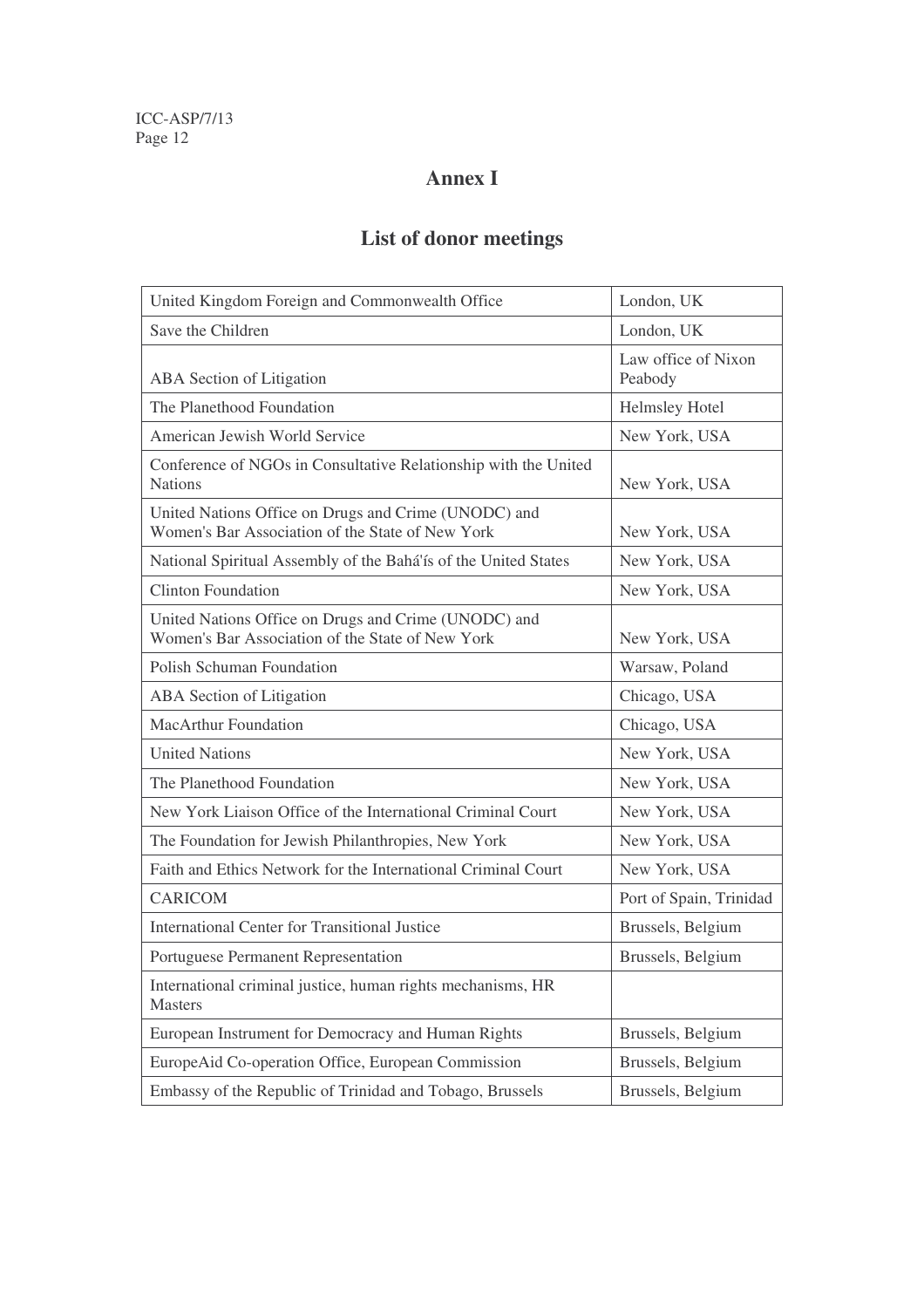| Development of European Commission and African Regional<br><b>Bureau</b>      | Brussels, Belgium |
|-------------------------------------------------------------------------------|-------------------|
| Perspectives, Directorate General for Development                             | Brussels, Belgium |
| European Commission                                                           | Brussels, Belgium |
| Ford Foundation                                                               | Nairobi, Kenya    |
| Interplast Uganda                                                             | Kampala, Uganda   |
| MacArthur Foundation                                                          | Gulu, Uganda      |
| Paramount Chief in Acholi                                                     | Gulu, Uganda      |
| Cabinet of Commissioner                                                       | Brussels, Belgium |
| Human Rights and Democratization                                              | EU, Brussels      |
| Directorate General ECHO                                                      | Brussels, Belgium |
| International criminal justice, human rights mechanisms, HR<br><b>Masters</b> |                   |
| European Instrument for Democracy and Human Rights                            | Brussels, Belgium |
| EuropeAid Co-operation Office, European Commission                            | Brussels, Belgium |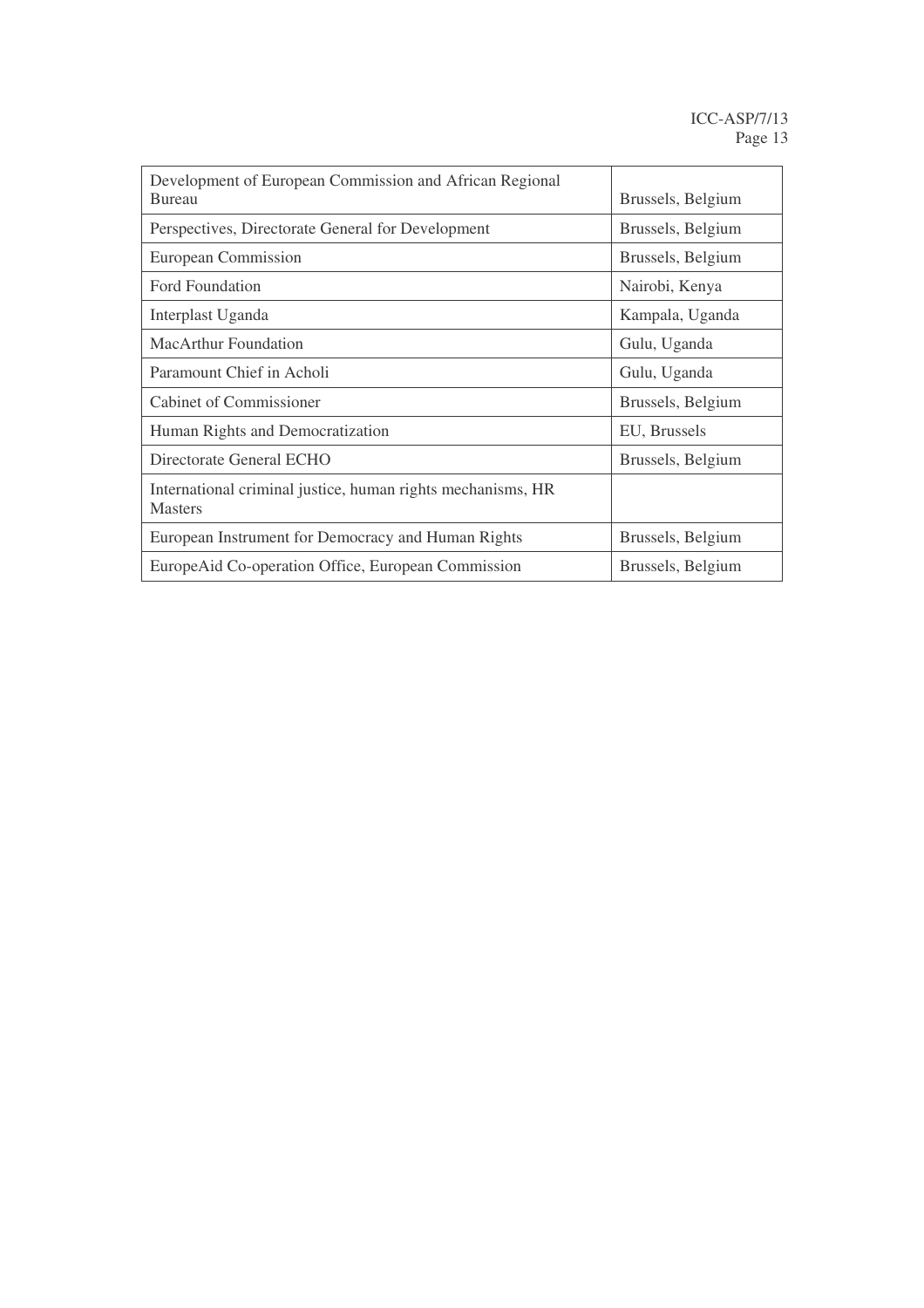## **Annex II**

## **List of voluntary contributions per bank account**

## **I. Account JP Morgan Chase Bank (in US dollars)**

Bank Name: JP Morgan Chase Bank, New York (USA) Account Holder: Victims Trust Fund Currency: US\$ Account Number: 400932776 ABA Routing No: 0002 Swift Code: CHASUS33 Fed Wire Number: 021000021

## **Bank details, including contributions received, 1 July 2007 to 30 June 2008**

| <b>Details</b>                         | Total (US\$) |
|----------------------------------------|--------------|
| Opening balance                        | 18,666.54    |
| Contributions                          | 7,245.05     |
| Bank charges                           | (186.39)     |
| Balance moved to US\$ ABN AMRO account | (25, 725.20) |
| <b>Total</b>                           |              |

| <b>Contributions from individuals</b><br>and institutions | Total (US\$) |
|-----------------------------------------------------------|--------------|
| October 2007                                              | 280.00       |
| November 2007                                             | $*(34.95)^*$ |
| January 2008                                              | 5,000.00     |
| April 2008                                                | 2,000.00     |
| <b>Total</b>                                              | 7,245,05     |

During the period from 1 July 2006 to 30 June 2007, there are no contributions from States, but several contributions from individuals or institutions deposited in the JP Morgan Chase Bank US dollar account. This account was closed in June 2008 and the remaining balance transferred to the US dollar account at ABN AMRO in the Netherlands.

∗ Correction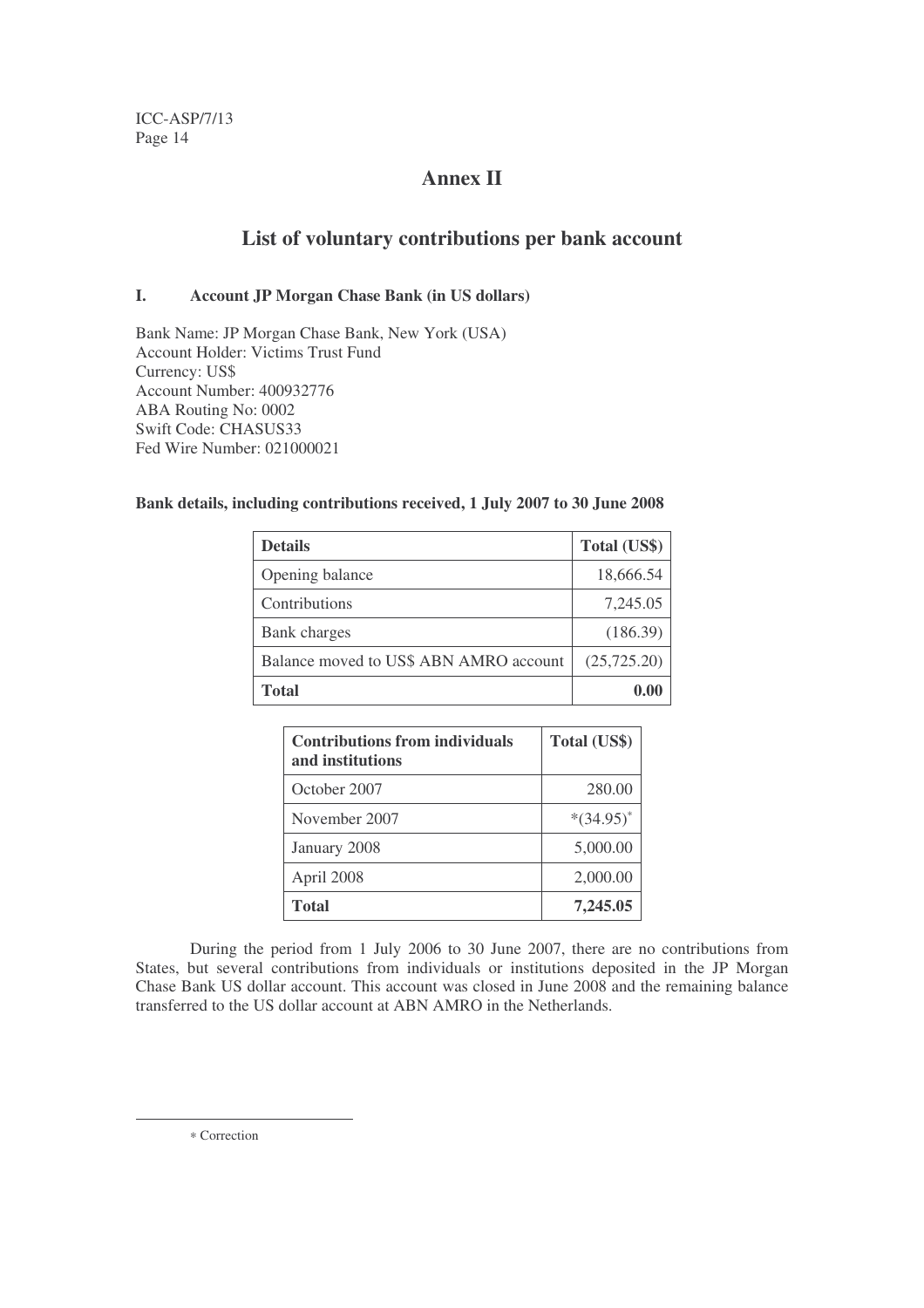## **II. Account Fortis Bank (in euros)**

Bank Name: Fortis Bank, The Hague (Netherlands) Account Holder: Victims Trust Fund Currency: Euro  $(\epsilon)$ Account Number: 240005201 IBAN: NL39FTSB0240005201 Swift Code: FTSBNL2R

#### **Bank details, including contributions received, 1 July 2007 to 30 June 2008**

| <b>Details</b>                                  | Total $(\epsilon)$ |
|-------------------------------------------------|--------------------|
| Opening balance                                 | 294,862.89         |
| Contributions from individuals and institutions | 6,638.99           |
| Contributions from states                       | 428,463.93         |
| Internal transfer to ABN AMRO euro account      | (566,000.00)       |
| Grant / project payments                        | (41,516.19)        |
| <b>Interest</b>                                 | 8,112.83           |
| Bank charges, fees of external auditors         | (3,030.37)         |
| <b>Total</b>                                    | 127,532.08         |

| <b>Contributions from individuals and</b> |                    |
|-------------------------------------------|--------------------|
| institutions                              | Total $(\epsilon)$ |
| <b>July 2007</b>                          | 1,134.74           |
| August 2007                               | 547.39             |
| September 2007                            | 1,132.61           |
| November 2007                             | 1,150.00           |
| March 2008                                | 500.00             |
| May 2008                                  | 500.00             |
| June 2008                                 | 1,674.25           |
| <b>Total</b>                              | 6,638.99           |

| <b>Contributions from States</b> | Total $(\epsilon)$ |
|----------------------------------|--------------------|
| September 2007                   | 264,876.49         |
| November 2007                    | 69,932.00          |
| December 2007                    | 29,000.00          |
| January 2008                     | 31,444.00          |
| February 2008                    | 33,211.44          |
| <b>Total</b>                     | 428,463.93         |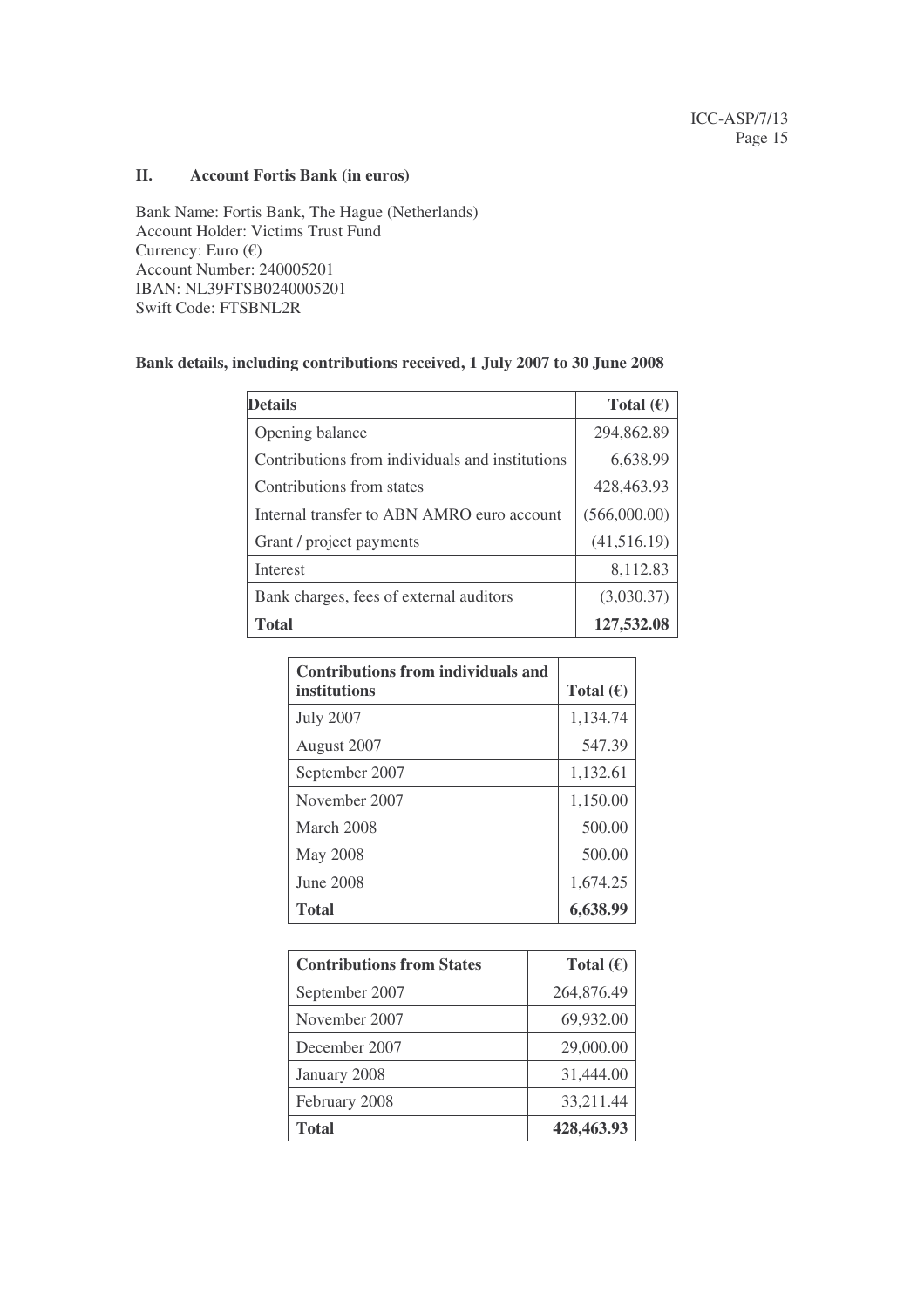## **III. Account ABN AMRO (in euros)**

Bank Name: ABN AMRO Account Holder: Victims Trust Fund Currency: Euro (€) Account Number: 53.84.65.115 IBAN: NL54ABNA0538465115 Swift: ABNANL2A

## **Bank details, including contributions received, 1 July 2007 to 30 June 2008**

| <b>Details</b>                                  | Total $(\epsilon)$ |
|-------------------------------------------------|--------------------|
| Opening balance                                 |                    |
| Contributions from individuals and institutions | 5,125.00           |
| <b>Contributions from States</b>                | 56,999.00          |
| Grant / project payments                        | (57, 100.32)       |
| Internal transfer from Fortis Bank euro account | 566,000.00         |
| <b>Interest</b>                                 | 5,204.52           |
| Bank charges, fees of external auditors         | (5,639.22)         |
| <b>Total</b>                                    | 570,588.98         |

| <b>Contributions from</b><br>individuals and institutions | Total $(\epsilon)$ |
|-----------------------------------------------------------|--------------------|
| November 2007                                             | 400.00             |
| December 2007                                             | 1,900.00           |
| January 2008                                              | 400.00             |
| February 2008                                             | 435.00             |
| March 2008                                                | 435.00             |
| April 2008                                                | 685.00             |
| <b>May 2008</b>                                           | 435.00             |
| June 2008                                                 | 435.00             |
| <b>Total</b>                                              | 5,125.00           |

| <b>Contributions from States</b> | Total $(\epsilon)$ |
|----------------------------------|--------------------|
| December 2007                    | 41,999.00          |
| April 2008                       | 15,000.00          |
| <b>Total</b>                     | 56,999.00          |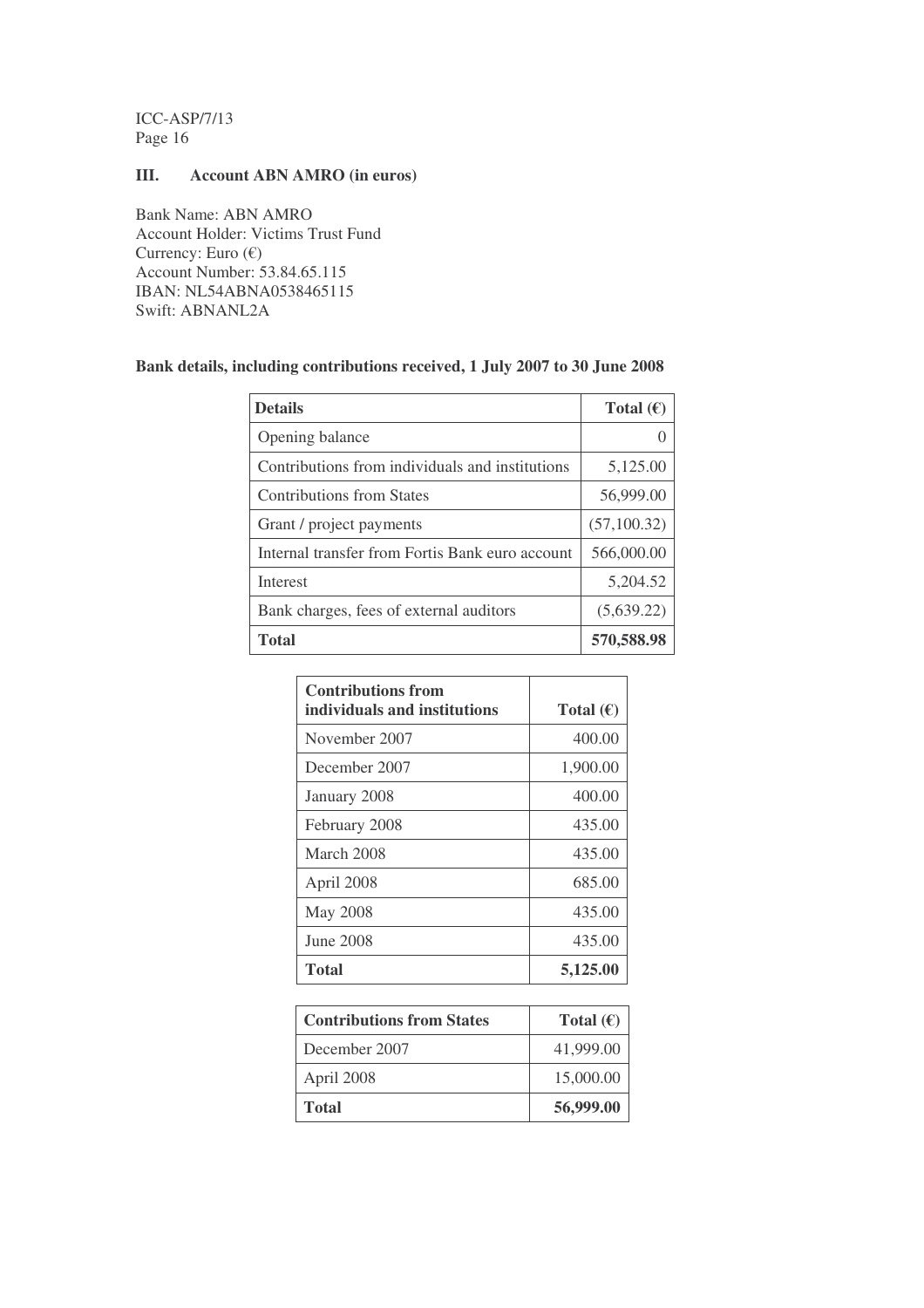## **IV. Account ABN AMRO (in US dollars)**

Bank Name: ABN AMRO Account Holder: Victims Trust Fund Currency: USD (US\$) Account Number: 53.86.21.176 IBAN: NL87ABNA0538621176 Swift: ABNANL2A

#### **Bank details, including contributions received, 1 July 2007 to 30 June 2008**

| <b>Details</b>                                  | Total (US\$) |
|-------------------------------------------------|--------------|
| Opening balance                                 |              |
| Contributions from individuals and institutions | 527.00       |
| <b>Contributions from States</b>                |              |
| Transfer from closing of JP Morgan USD account  | 25,725.20    |
| <b>Interest</b>                                 | 2.24         |
| Less bank charges                               |              |
| <b>Total</b>                                    | 26,254.44    |